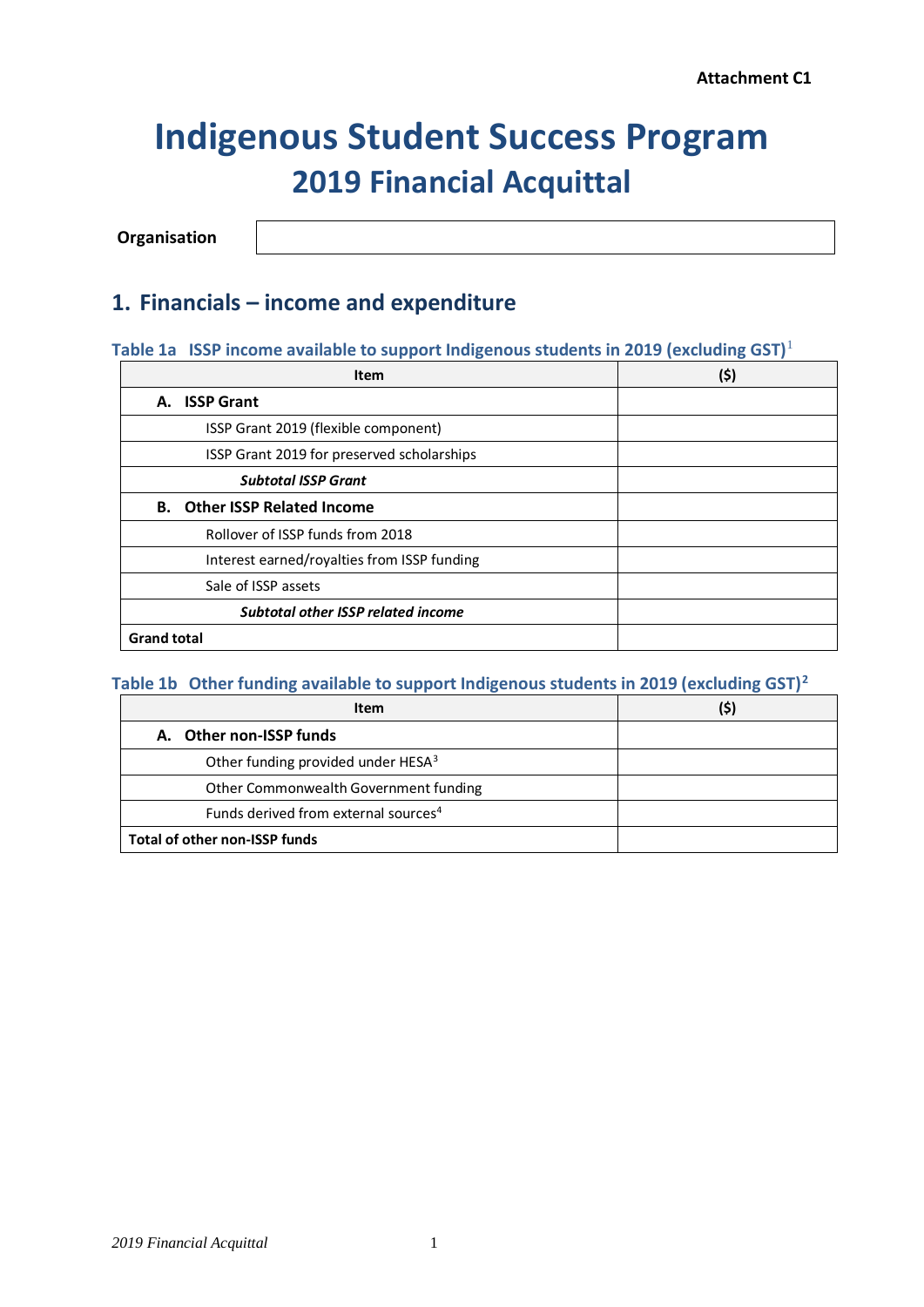| $\frac{1}{2}$ . Experience on support for margerious stauding and politicianing son f<br>Item | Actual ISSP (\$) <sup>6</sup> | <b>Estimate other</b><br>funds $(\$)^7$ | <b>TOTAL</b><br>$(5)^8$ |
|-----------------------------------------------------------------------------------------------|-------------------------------|-----------------------------------------|-------------------------|
| Preserved scholarships                                                                        |                               |                                         |                         |
| "New" scholarships from flexible ISSP funding                                                 |                               |                                         |                         |
| Teaching and learning <sup>9</sup>                                                            |                               |                                         |                         |
| Salaries for staff working on ISSP activities <sup>10</sup> <sup>11</sup> <sup>12</sup>       |                               |                                         |                         |
| Administration for staff working on ISSP activities <sup>13</sup>                             |                               |                                         |                         |
| Travel - domestic (airfares, accommodation &<br>meals)                                        |                               |                                         |                         |
| Travel - international (airfares)                                                             |                               |                                         |                         |
| Travel - international (accommodation and meals)                                              |                               |                                         |                         |
| Conference fees and related costs <sup>14</sup>                                               |                               |                                         |                         |
| ISSP Asset purchases made during 2019 <sup>15</sup>                                           |                               |                                         |                         |
| Other                                                                                         |                               |                                         |                         |
| A. Total Expenditure 2019                                                                     | \$                            | \$                                      | \$                      |
| <b>B.</b> Unexpended 2019 ISSP funds approved for<br>rollover into 2020 grant year            |                               |                                         |                         |
| 2019 ISSP funding committed $(A + B)$                                                         |                               |                                         |                         |
| D. Other unexpended 2019 ISSP Funds to be<br>returned to PM&C <sup>16</sup>                   |                               |                                         |                         |
| C. Unexpended 2019 preserved scholarships funds<br>to be returned to PM&C                     |                               |                                         |                         |

### **Table 1c Expenditure on support for Indigenous students during 2019 (excluding GST)[5](#page-4-4)**

## **2. Rollovers**

#### **Table 2 Rollovers agreed**

|                                             | Rolled over (\$)<br>(A) | Expended/committed <sup>17</sup><br>(\$)<br>(B) | <b>Excess to be returned to</b><br>the Department <sup>18</sup> (C)<br>$(C = A - B)$ |
|---------------------------------------------|-------------------------|-------------------------------------------------|--------------------------------------------------------------------------------------|
| 2018 funds rolled over<br>into 2019         |                         |                                                 |                                                                                      |
| 2019 funds agreed for<br>rollover into 2020 |                         |                                                 |                                                                                      |

Please provide details of rollovers outlined in Table 1d above:

- the expenditure of 2018 ISSP funds rolled over into 2019.
- progress towards expenditure of 2019 funds rolled over into 2020.

[Please delete this box if no roll-over was agreed]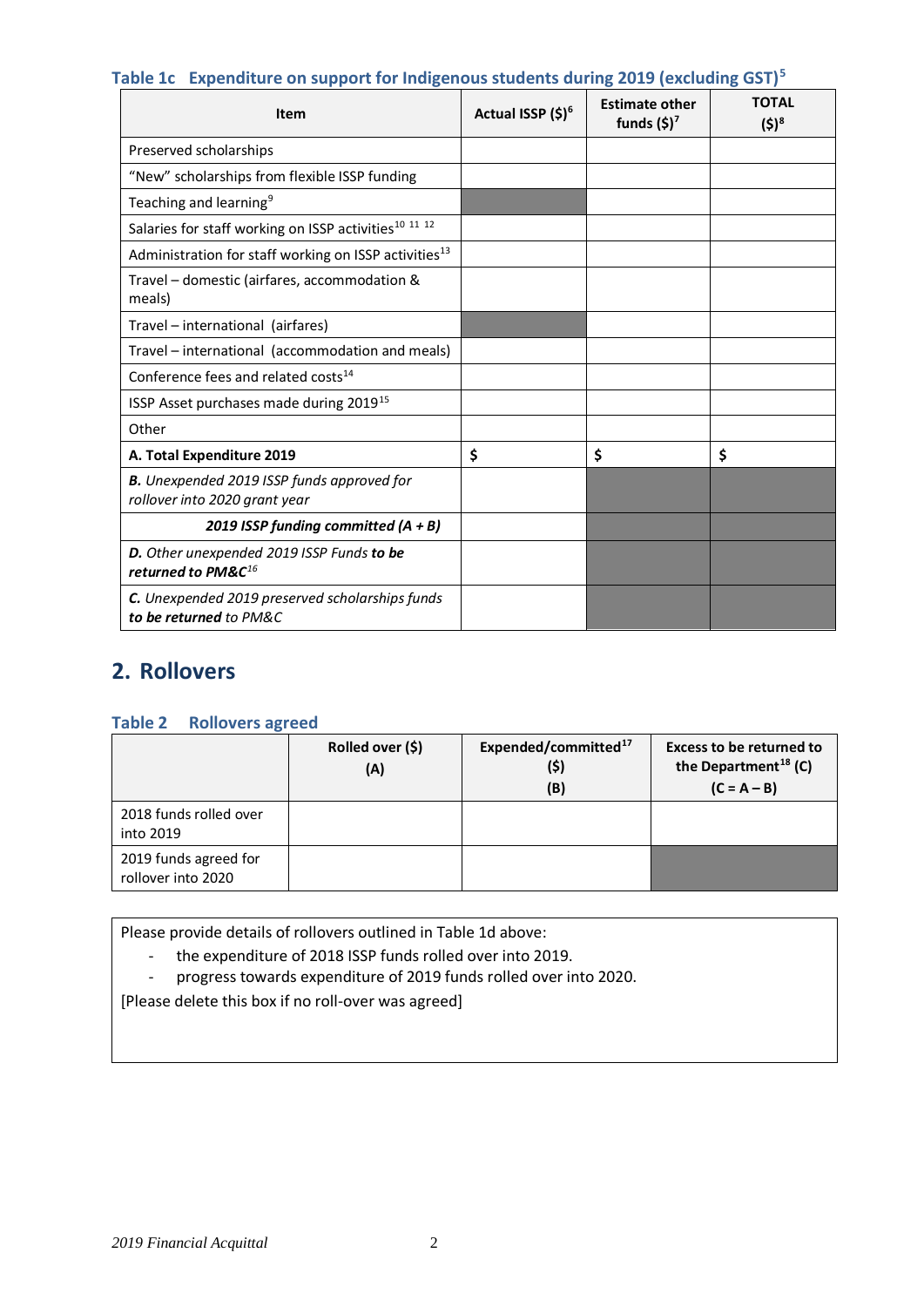### **3. Goods and Services Tax**

#### **Table 3 Goods and Services Tax (GST) paid under ISSP - 1 January – 31 December 2019**[19](#page-4-18)

| 1. GST received by you in 2019 as part of the Indigenous Student Success Program funding<br>under the Higher Education Support Act 2003 <sup>20</sup> |                     |                                       |  |
|-------------------------------------------------------------------------------------------------------------------------------------------------------|---------------------|---------------------------------------|--|
| 2. GST remitted or committed for payment to the Australian Taxation Office (ATO) (in the<br>remittance instalments shown below) <sup>21</sup>         |                     |                                       |  |
| Amount remitted: \$                                                                                                                                   | Amount remitted: \$ | Amount remitted: \$<br>Date remitted: |  |
| Date remitted:                                                                                                                                        | Date remitted:      |                                       |  |

### **4. ISSP Assets**

#### **Table 4a ISSP Assets inventory[22](#page-4-21)**

| <b>Asset Description/category</b> | <b>Adjustable Value</b> | <b>ISSP</b><br>contribution |
|-----------------------------------|-------------------------|-----------------------------|
|                                   |                         |                             |
|                                   |                         |                             |

#### **Table 4b ISSP Assets - acquisitions and disposals during 2019**

| <b>Asset Description/ category</b> | <b>Acquisitions</b><br><b>Purchase Value</b> | Disposals/<br><b>Sale Price</b> | <b>Disposals</b><br><b>Average Age</b> |
|------------------------------------|----------------------------------------------|---------------------------------|----------------------------------------|
|                                    |                                              |                                 |                                        |
|                                    |                                              |                                 |                                        |

# **5. Endorsement of the Financial Acquittal**[23](#page-4-22)

Financial Acquittal supported and initialled by:

(Print name of relevant officer)

(Print position title)

(Signature and date)

Telephone contact: \_\_\_\_\_\_\_\_\_\_\_\_\_\_\_\_\_\_\_ E-mail: \_\_\_\_\_\_\_\_\_\_\_\_\_\_\_\_\_\_\_\_\_\_\_\_\_\_\_\_\_\_\_\_\_\_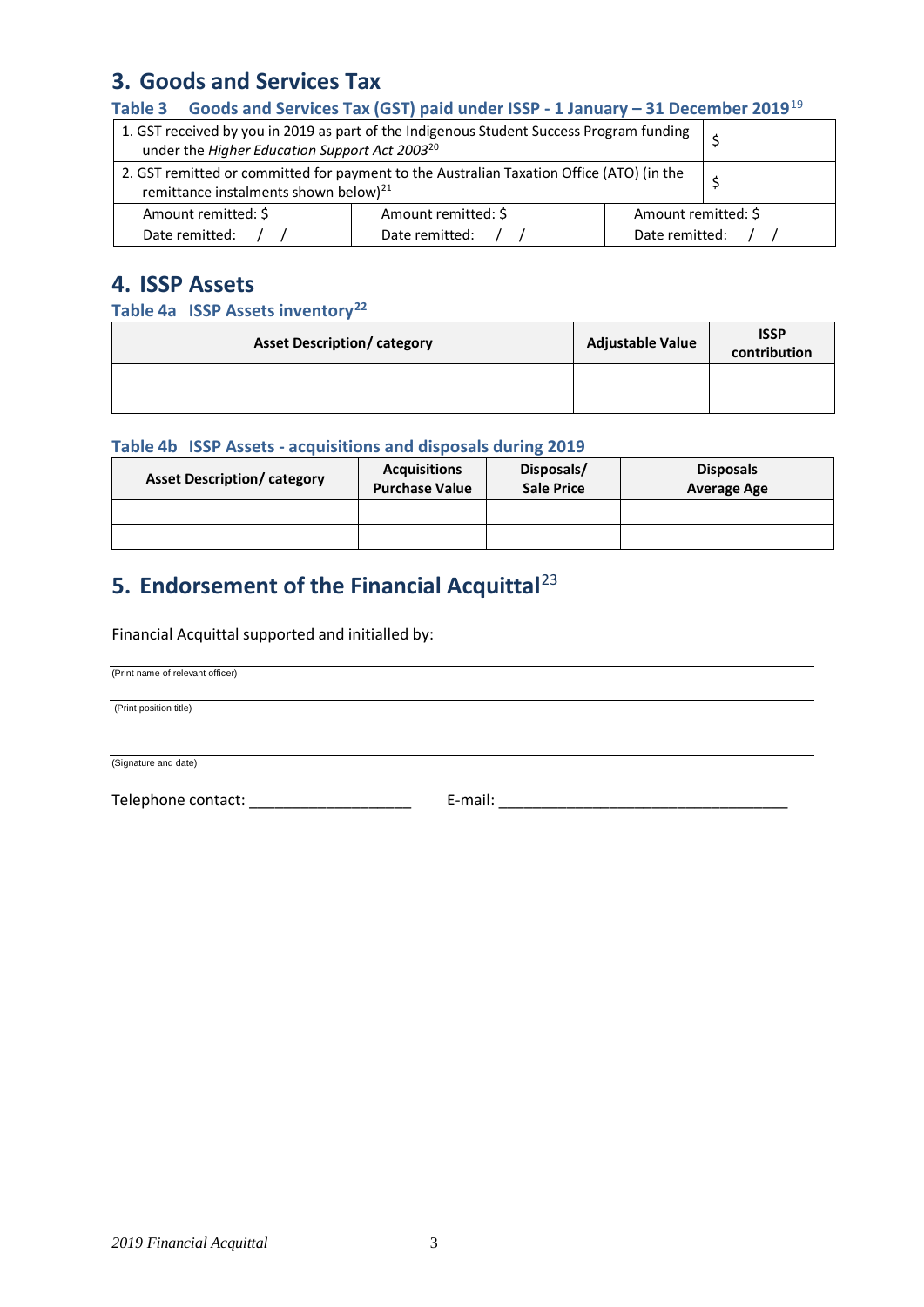# **INDIGENOUS STUDENT SUCCESS PROGRAMME 2019 CERTIFICATION**

*Complete this certification after reading the completed 2019 Performance Report and 2019 Financial Acquittal for the Indigenous Student Success Programme.*

| I certify that:                                                            |                                                                                                                                                                                                                                                                                      |  |  |  |
|----------------------------------------------------------------------------|--------------------------------------------------------------------------------------------------------------------------------------------------------------------------------------------------------------------------------------------------------------------------------------|--|--|--|
| (i)                                                                        | the Institution has met the eligibility requirements of the Indigenous Student Success<br>Programme as set out in guidelines and the Higher Education Support Act 2003; and                                                                                                          |  |  |  |
| (ii)                                                                       | the 2019 Indigenous Student Success Programme Performance report presents an accurate<br>summary of the Institution's use of program funds and of other activities undertaken by the<br>Institution to improve Aboriginal and Torres Strait Islander student and staff outcomes; and |  |  |  |
| (iii)                                                                      | the 2019 Indigenous Student Success Programme financial acquittal represents a complete,<br>true and correct summary of transactions that took place during 2019 under the Indigenous<br>Student Success Programme; and                                                              |  |  |  |
| (iv)                                                                       | Indigenous Student Success Programme Funds and any interest earned or royalties/income<br>derived from these Funds was expended on activities consistent with the Indigenous<br>Student Success Programme guidelines and the Higher Education Support Act 2003.                      |  |  |  |
|                                                                            | I understand that:                                                                                                                                                                                                                                                                   |  |  |  |
| (i)                                                                        | the Minister or the Minister's delegate may seek further information to support this<br>certification; and                                                                                                                                                                           |  |  |  |
| (ii)                                                                       | in the event that I have not remitted GST paid under the Agreement to the Australian<br>Taxation Office, that it is my obligation to remit those amounts, as required under the<br>A New Tax System (Goods and Services Tax) Act 1999; and                                           |  |  |  |
| (iii)                                                                      | it is an offence under the Criminal Code Act 1995 to provide false or misleading information.                                                                                                                                                                                        |  |  |  |
| Certification recommended by university's Indigenous Governance Mechanism: |                                                                                                                                                                                                                                                                                      |  |  |  |
| Name:                                                                      |                                                                                                                                                                                                                                                                                      |  |  |  |
| Title:                                                                     |                                                                                                                                                                                                                                                                                      |  |  |  |
| Signed:                                                                    | Date:                                                                                                                                                                                                                                                                                |  |  |  |
| Certification made by Vice-Chancellor or equivalent delegate:              |                                                                                                                                                                                                                                                                                      |  |  |  |
| Name:                                                                      |                                                                                                                                                                                                                                                                                      |  |  |  |
| Title:                                                                     |                                                                                                                                                                                                                                                                                      |  |  |  |
| Signed:                                                                    | Date:                                                                                                                                                                                                                                                                                |  |  |  |

 $\overline{\phantom{a}}$